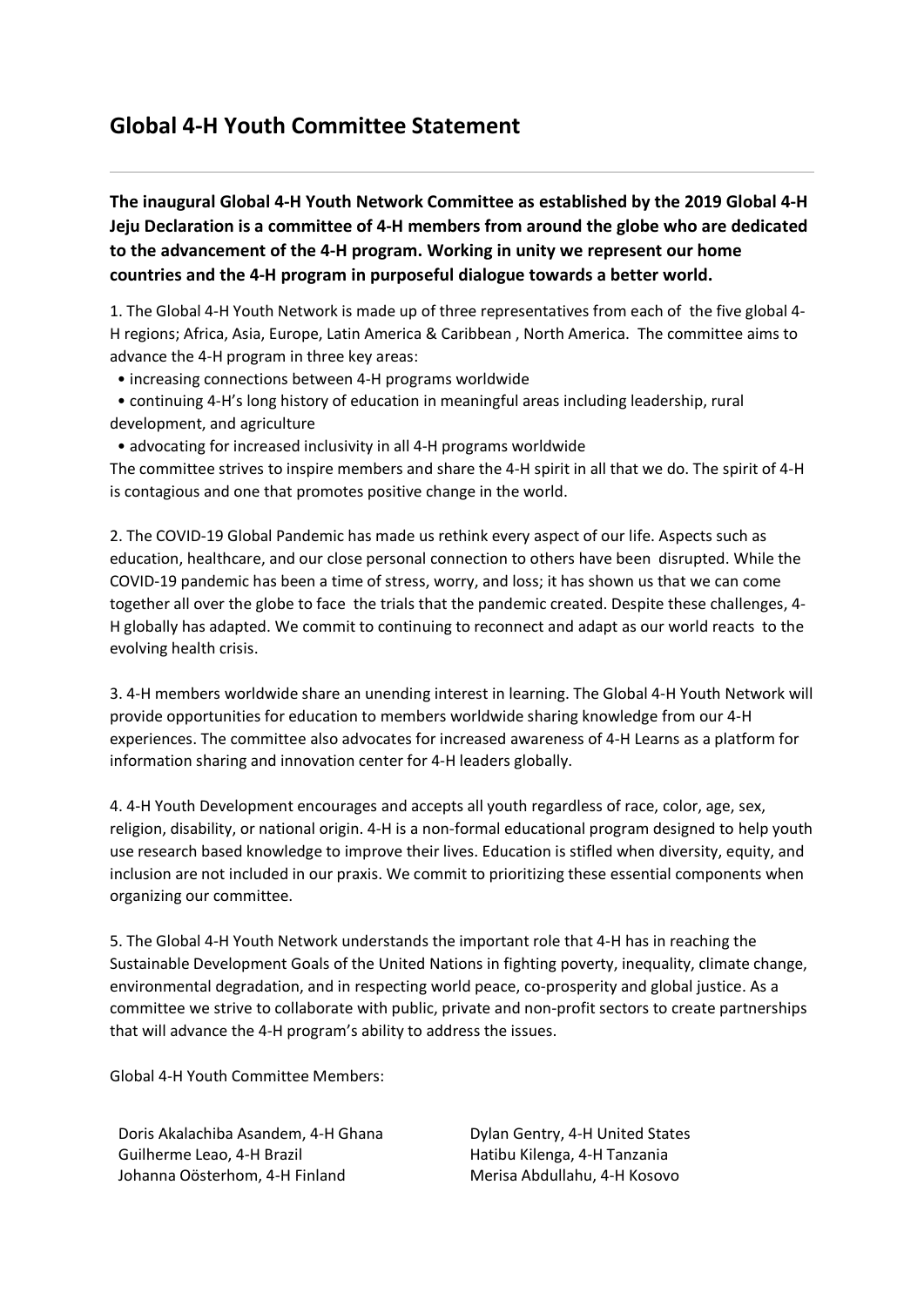Jonghyeon Lee, 4-H Korea Jose Granados, 4-H Costa Rica Katie Pascavis, 4-H United States Logan Emiry, 4-H Canada Shahidah Grant, 4-H Jamaica Xiao Rong Cheng, 4-H Taiwan

Atukundu Peruth, 4-H Uganda Mutiarra Anggraini, 4-H Indonesia

## Advisors

Erin Smith, Chief Program Officer - 4-H Canada Megan Van Massenhoven, Youth Programs Manager - 4-H Canada

Signed, Inaugural Global 4-H Youth Committee, Sept. 9th 2021